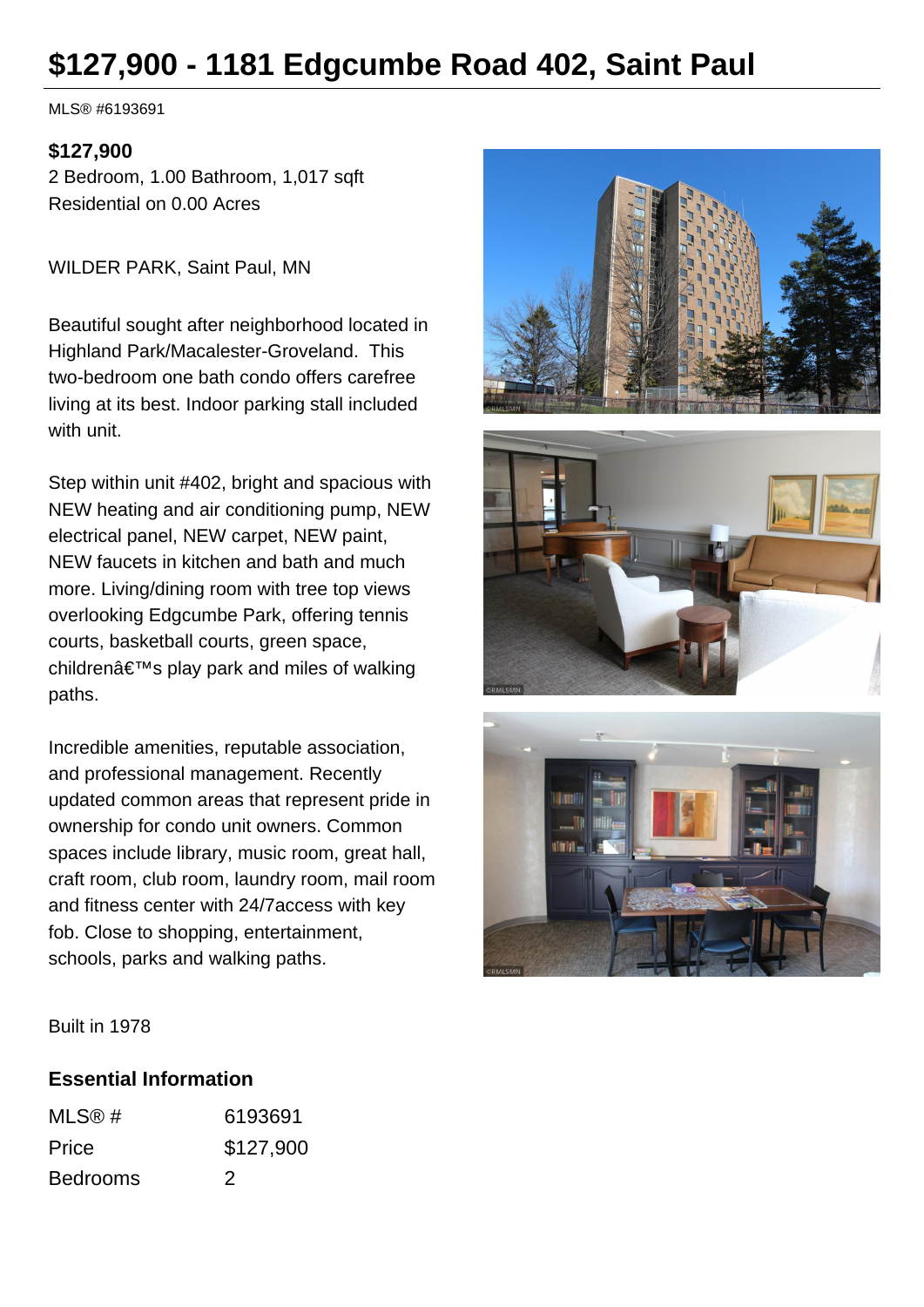| <b>Bathrooms</b>      | 1.00             |
|-----------------------|------------------|
| <b>Full Baths</b>     | 1                |
| <b>Square Footage</b> | 1,017            |
| Acres                 | 0.00             |
| <b>Year Built</b>     | 1978             |
| <b>Type</b>           | Residential      |
| Sub-Type              | <b>High Rise</b> |
| Style                 | High Rise        |
| <b>Status</b>         | Pending          |

# **Community Information**

| Address      | 1181 Edgcumbe Road 402 |
|--------------|------------------------|
| Area         | Macalester-Groveland   |
| Subdivision  | <b>WILDER PARK</b>     |
| City         | <b>Saint Paul</b>      |
| County       | Ramsey                 |
| <b>State</b> | ΜN                     |
| Zip Code     | 55105                  |

# **Amenities**

| <b>Amenities</b> | Common Garden, Concrete Floors & Walls, Elevator(s), Fire Sprinkler<br>System |
|------------------|-------------------------------------------------------------------------------|
| # of Garages     |                                                                               |
| Garages          | Assigned, Detached, Garage Door Opener, Other                                 |

## **Interior**

| Appliances | Dishwasher, Disposal, Dryer, Exhaust Fan, Range, Refrigerator, Washer |
|------------|-----------------------------------------------------------------------|
| Heating    | Baseboard, Heat Pump                                                  |
| Cooling    | Wall Unit(s)                                                          |

# **Exterior**

| Lot Description | Public Transit (w/in 6 blks) |
|-----------------|------------------------------|
| Construction    | <b>Brick/Stone</b>           |

# **School Information**

District St. Paul

# **Additional Information**

| Days on Market | -37                      |
|----------------|--------------------------|
| Zoning         | Residential-Multi-Family |